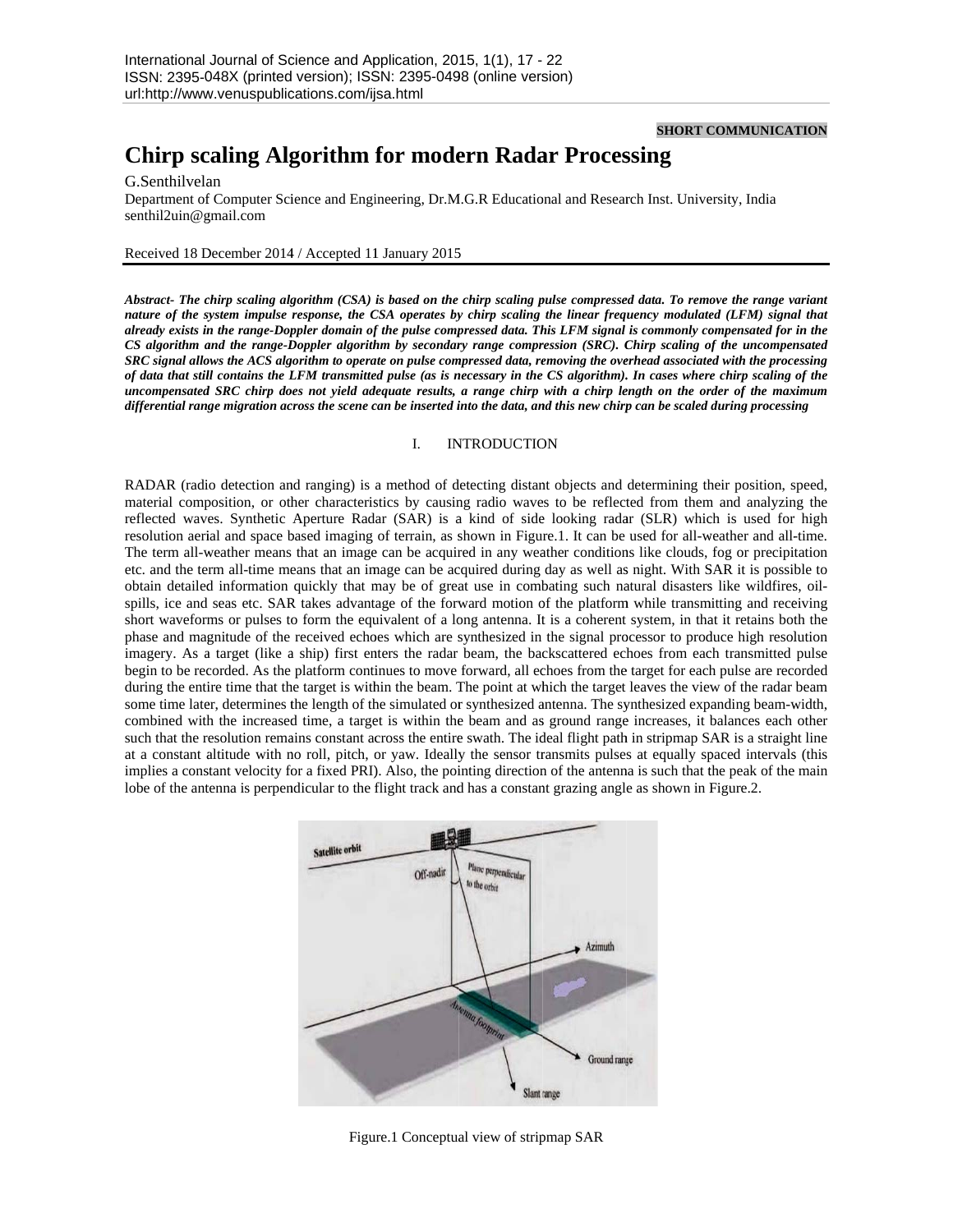For an ideal strip-map flight described by the vector (vt, 0, h) and a single point target at  $u0 = (0, y0, 0)$ , for the relative range  $(R(t))$ , relative velocity  $(V_r)$ , relative acceleration(a, Doppler frequency, and Doppler rate are as follows



Where the red lines represent the antenna first-null beam-width for the two extreme pulsing locations where the reflector first enters the main lobe of the beam and finally leaves the main lobe of the beam, the blue line represents the closest range from the antenna to the reflector when the vehicle is passing by



Figure.2 Data Model for stripmap Geometry

 $L =$ 

Length of the synthetic aperture as shown in Figure.3 is

$$
E_a = 2^*D^* / (L^* \cos(A/2))
$$
  
If Y << L (i.e. a narrow beam in azimuth), then  $\cos(Vn/2) = 1$ , giving

The time the reflector is in the antenna beam is:

$$
= 2*D* / (L* cos(A/2))
$$
  
en cos(Vn/2) \_ 1, giving  
–  
is:  

$$
T_a = L_a/v
$$
  

$$
= 2*D* / (v*L* cos(A/2))
$$

Cross-range resolution corresponding to the maximum synthetic aperture size is given by

a larger potential aperture gives a finer resolution. Increase in effective aperture size exactly cancels increase in beamwidth with range. The difference between the maximum and the minimum Doppler shift across area of the beam-width is known as Doppler bandwidth. The upper and lower bounds on the PRF of a side-looking stripmap SAR are given by the relation:

$$
2v / D_{az} \leq PRF \leq cD_{el} \tan \delta / 2\lambda R
$$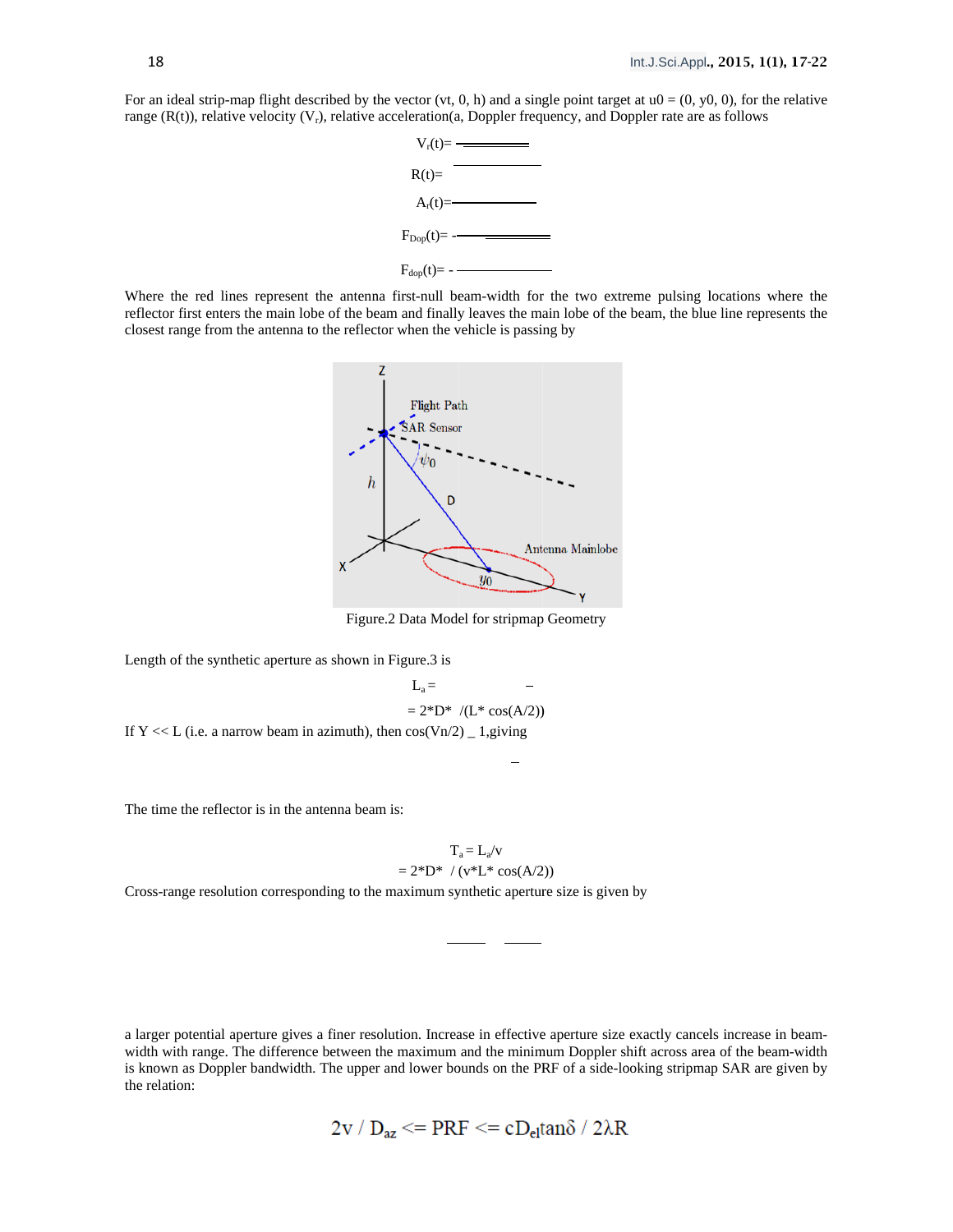The Nyquist sampling interval for side-looking stripmap SAR is



Figure.3 Stripmap Aperture Length

#### II. PROCESSING ALGORITHM

Several algorithms exist to process SAR data. There are three main classes of algorithms: frequency domain methods, time-domain methods, and "inverse problems" methods. There are many different frequency-domain algorithms for forming stripmap SAR images, such as the range-doppler algorithm (RDA), the w-k algorithm and the chirp scaling algorithm. The frequency-domain algorithms have low computational complexity because they utilize the efficient FFT algorithms. The frequency domain algorithms primarily differ in how the RCMC is accomplished. Some of the approximations, such as having a narrow beam in azimuth or the range to the scene, will determine which frequency domain algorithm will be better suited for a data set. A couple assumptions and limitations of the frequency-domain algorithms are that the vehicle is traveling at a constant velocity and pulses are transmitted at equally spaced intervals (this justifies the use of the FFT) and that the vehicle follows a perfectly straight flight path so that no uncompensated motion is present. A drawback to the frequency domain methods is that all the processing is done globally. This makes motion error along the flight path difficult to account for and hence the focusing in some areas might not be as good as in others. The frequency-domain algorithms do not explicitly account for noise in the system. There are also many different time-domain algorithms for forming strip-map SAR images, such as the range-stacking algorithm, timedomain correlation algorithm, convolution back-projection (CBP). The advantages of using a time-domain algorithm is that such things as unequally spaced pulsing intervals and compensating for motion is easily handled. The final class of imaging algorithm is "inverse-problems" methods. These approaches are model-based, that is they model the data acquisition of the SAR sensor, then they invert the model to recover the ground reflectivity.

#### III. **CHIRP SCALING**

The chirp scaling algorithm (CSA), also known as the differential range deramp algorithm has received widespread acceptance due to its efficient implementation and the ability to perform secondary range compression (SRC), which can limit the focusing accuracy of higher squint and wide-aperture systems using the RDA. This improvement is a benefit of the phase-history data being available in the 2-D frequency domain where SRC canbe made azimuth frequency dependent. While the RDA algorithm uses interpolation to implement range cell migration correction (RCMC), the CSA uses (a) frequency shifting to correct for the constant migration component, and (b) chirp scaling to correct for the linear migration component. As the scaling operation is better matched to chirp-encoded signals, a requirement for the CSA is that the signal or phase-history data must be chirped in the range direction. If the collection system employs de-ramp or de-chirp on receiving, as many do, the chirp encoding will need to be reapplied prior to the scaling operation. We consider a signal, such as a linear frequency-modulated (LFM) chirp, that is given by:

with frequency-modulation (FM) rate Kr Hz, that is transmitted by a SAR. The signal is reflected off a point reference target and is migrated at different azimuth locations n due to constant changes in range throughout the synthetic aperture. The time taken for the signal to travel to the target and return is given by  $t = 2R/c$ , where R is the range of the target from the radar and  $c = 3*10^8$  m/s is the speed of wave propagation in light. This scenario is depicted in Figure 2.1. The received baseband signal after the range migration is given by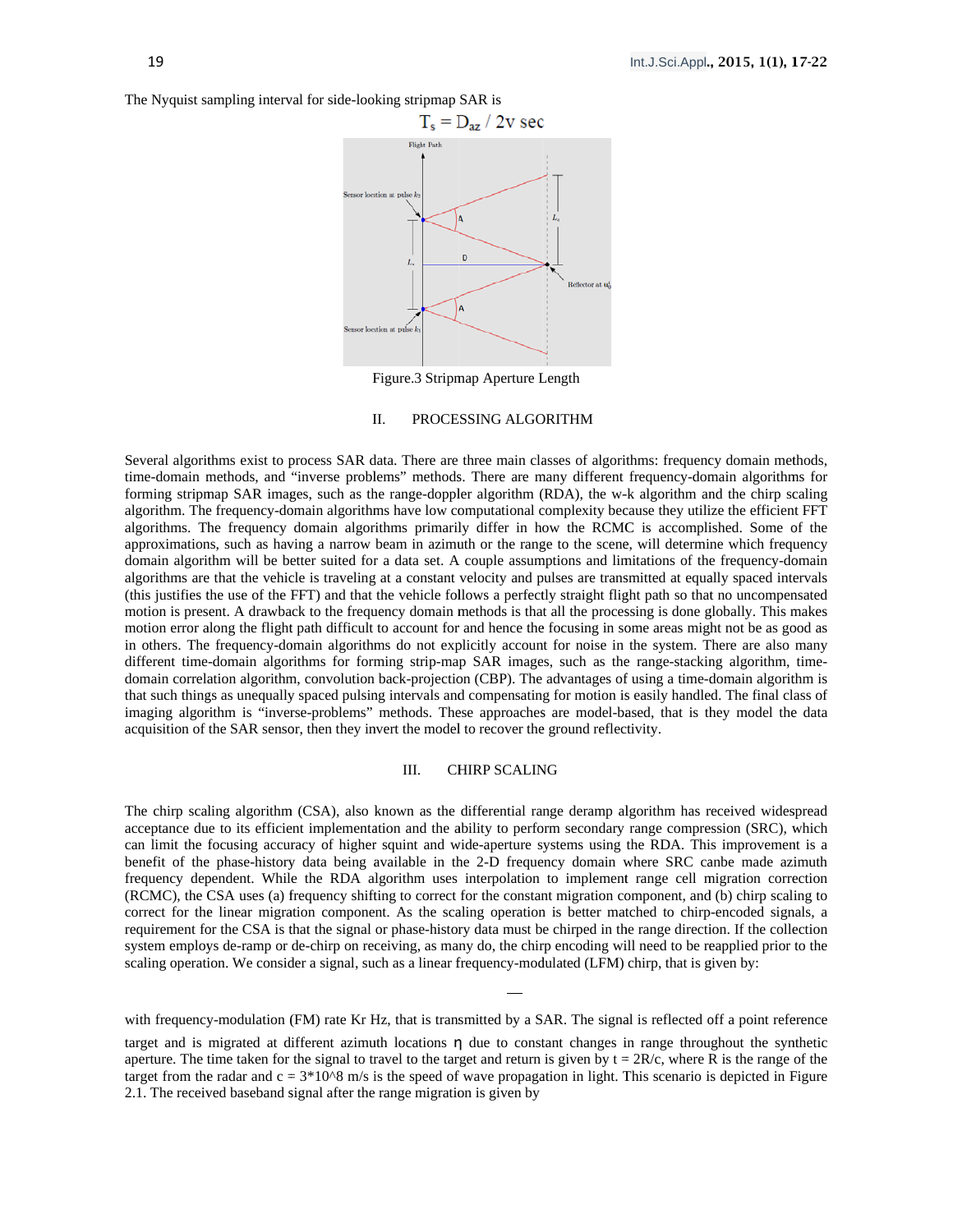$$
s_r(t, \eta) = A_0 w_r \left( t - \frac{2R_\eta}{C} \right)
$$

$$
w_a(\eta - \frac{\eta_c}{C}) e^{-\frac{j_4 \pi f_0 R_\eta}{C_s \left(t - \frac{2R_\eta}{C}\right)}},
$$

$$
R_\eta = (R_0^2 + V_r^2 \eta^2)^{1/2}
$$

 $n$  is the azimuth time, A0 is an arbitrary complex constant,  $nc$  is the beam center offset time, wr(t) is the rectangular range envelope function, wa( $n$ ) is the sinc-squared azimuth envelope function, f0 is the radar center frequency, Rn is the slant range at azimuth time  $n$ , R0 is the slant range of closest approach, and Vr is the effective radar velocity. To correct for this range migration and shift the signal to its proper location, a frequency modulation is applied to a chirpencoded signal to achieve a shift or scaling of the signal. Note that the maximum shift or scale change that can be implemented by the frequency modulation cannot be too large in order to avoid any problems with the associated change in the signal's center frequency and bandwidth. This restriction is mitigated by applying RCMC in two steps so that only the difference in range cell migration (RCM) at different ranges is corrected in the chirp scaling operation and the bulk RCM is completed in the 2-D frequency domain along with SRC. Since the energy of a target should align along a constant range, the range to a target in this pulse will be the range for which the target energy of all pulses are

corrected to. In other words, no RCMC will be applied to the pulse corresponding to no. We can also extended chirp scaling algorithm and also its analysis [1],[4]. The non-linear way of computation do exist[2]. The fractional chirp scaling algorithm (FrCSA) is based on the use of the fractional Fourier transform (FrFT) within the chirp scaling algorithm (CSA)[3]. Given phase-history data which is in the range-time/azimuth-time domain, the CSA steps are as follows.

1. The azimuth FFT is first computed in order to transform the received data, sr(t;h), into the range Doppler domain.

2. Chirp scaling is applied, using a phase multiply to equalize the range migration of all targets.

3. A range FFT is used to transform the data to the 2-D frequency domain.

4. A phase multiply is performed with a reference function, which applies range compression, SRC, and bulk RCMC in the same operation.

5. A range inverse FFT (IFFT) is performed to transform the data back to the range Doppler domain.

6. A phase multiply is performed to apply azimuth compression with a time varying match filter. A phase correction is also required as a result of the chirp scaling in step 2, which can be incorporated into the same phase multiply.

7. The final azimuth IFFT is computed to transform the compressed data to the SAR image domain.



Figure.4 Processing Algorithm Steps

The received signal from the target consists of several parameters, which depicts azimuth chirp and range migration effect. The received signal consists of (i) amplitude range dependence and the elevation antenna pattern, (ii) part which reflects 2-way antenna pattern of the sensor, which represents the synthetic aperture length and is proportional to range r0, (iii) echo signal envelope and its position in fast time, (iv) the factor, which translates the range trajectory of the point scattered into a phase history, it is called azimuth chirp and its frequency is given by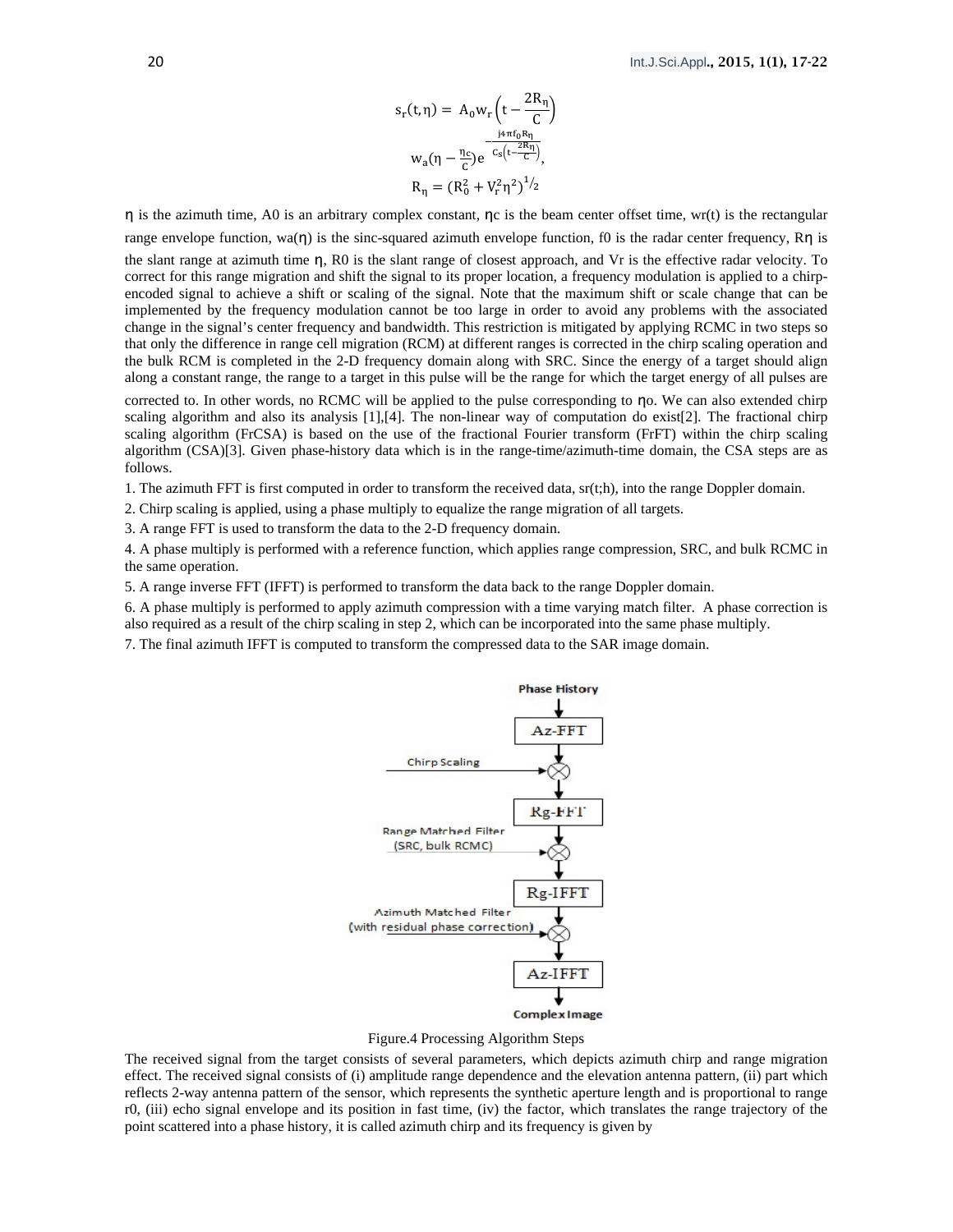$$
f_D=\frac{1}{2\pi}\frac{d}{dt}\phi(t-t_0)=\frac{-2}{\lambda}\frac{v^2}{r_0}(t-t_0)
$$

It is also called Doppler frequency.

$$
f_{DC} = f_D(t + t_c) = \frac{-2 v^2}{\lambda r_0} t_c = FM. t_c
$$

The azimuth resolution is given by

$$
A = 0.866 \text{vcos}\theta / f_{\text{DC}} \approx \frac{L}{2}
$$

The azimuth resolution is independent of range, velocity or wavelength. The actual resolution is a function of how much of the bandwidth is processed and the combined shape of the beam pattern and the weighting function. The received and demodulated radar signal is referred to as the SAR signal space as it is still in its raw form and the twodimensional image of the magnitude of the two-dimensional imaginary signal would not allow recognition of targets.



Figure.5 Echo returns of azimuthal chirp



Figure.6 FFT of echo return of azimuthal chirp





Figure.8 Azimuth FFT